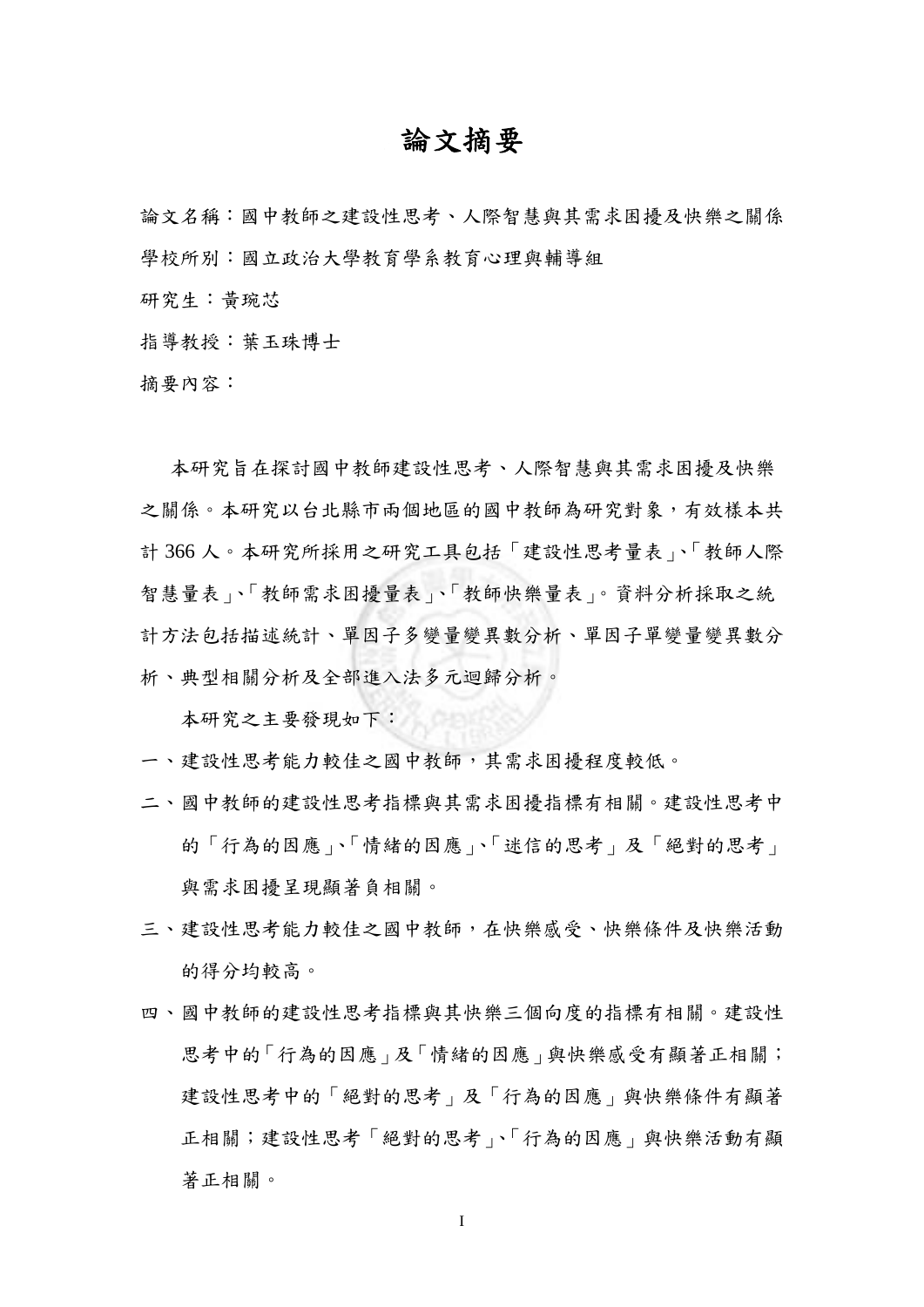五、人際智慧能力較佳之國中教師,其需求困擾程度較低。

- 六、國中教師的人際智慧指標與其需求困擾指標有相關。人際智慧中的 「溝通表達」、「人際覺察」與需求困擾中的「人際與隸屬」、「能力與 自信」有顯著負相關。
- 七、人際智慧能力較佳之國中教師,在快樂感受、快樂條件及快樂活動的 得分均較高。
- 八、國中教師的人際智慧指標與其快樂三個向度的指標有相關。「社交彈 性」、「溝通表達」與快樂感受有顯著正相關;「溝通表達」、「人 際覺察」、「社交彈性」與快樂條件有顯著正相關;「溝通表達」、「人 際覺察」與快樂活動有顯著正相關。
- 九、需求困擾程度較低的國中教師,在快樂感受、快樂條件及快樂活動的 得分均較高。
- 十、國中教師的需求困擾的指標與其快樂三個向度的指標有相關。「人際 與隸屬」、「能力與自信」與快樂感受有顯著負相關;「人際與隸屬」 及「經濟與生活」與快樂條件有顯著負相關;「人際與隸屬」與快樂 活動有顯著負相關。
- 十一、國中教師的建設性思考、人際智慧與需求困擾能有效聯合預測其快樂 感受、快樂條件及快樂活動。人際智慧是快樂感受的主要預測變項; 人際智慧與需求困擾是快樂條件的主要預測變項;建設性思考是快樂 活動的主要預測變項。

最後,根據本研究主要發現提出若干意見,以供相關單位人員在教育 及學術研究上作為參考。

關鍵字:建設性思考、人際智慧、需求困擾、快樂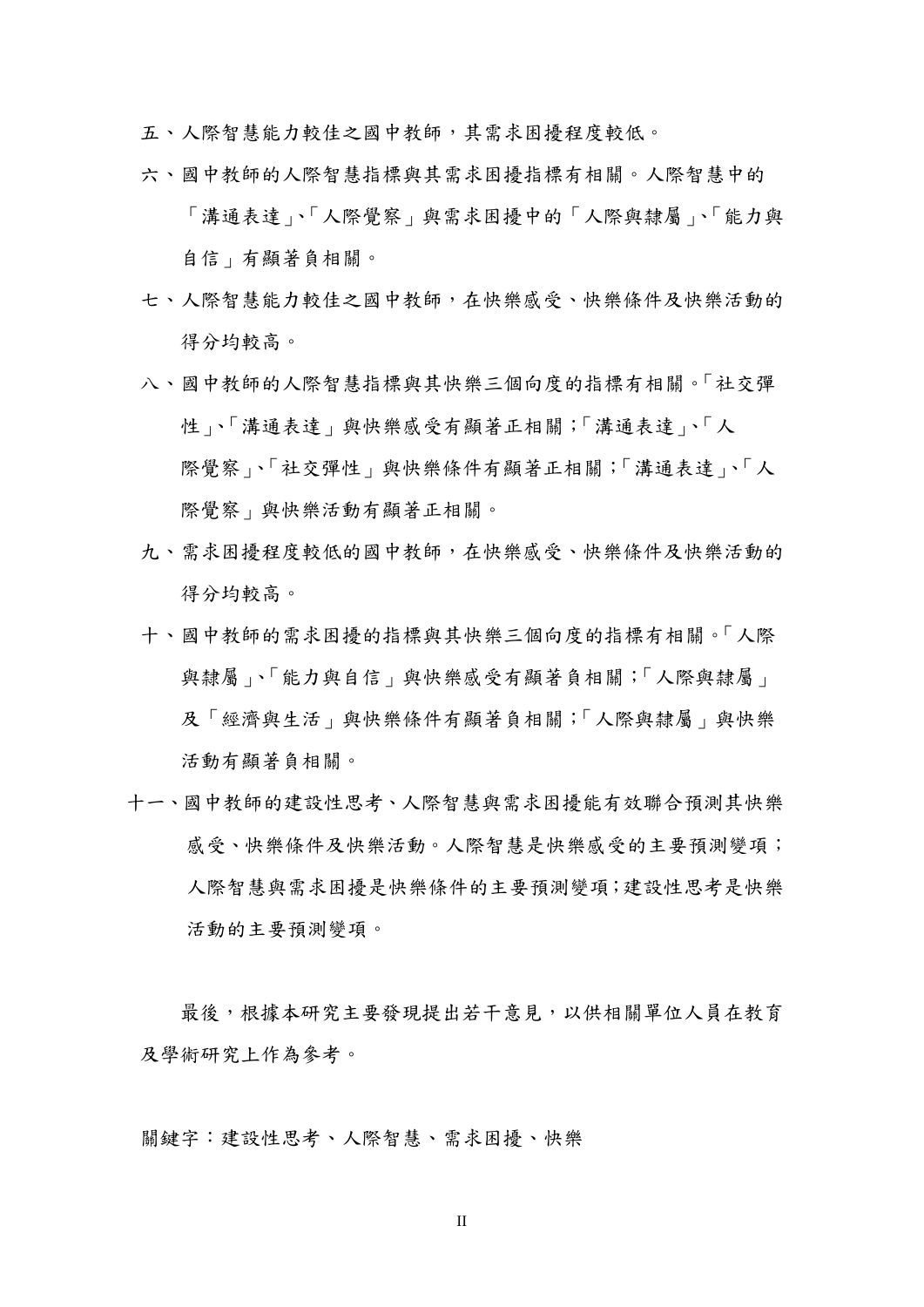## The Relationships among Constructive Thinking, Interpersonal Intelligence, Need Problems and Happiness of Junior High School Teachers

## Yuan-Hsin Huang

## Abstract

The main purpose of this study was to explore the relationships among constructive thinking, interpersonal intelligence, need problems and happiness of junior high school teachers.

The participants included 366 junior high school teachers in Taipei City and Taipei County. The employed instruments were *The Constructive Thinking Inventory*, *The Teachers' Interpersonal Intelligence Inventory*, *The Teachers' Need Problems Inventory*, and *The Teachers' Happiness Inventory*. The applied analysis methods were Descriptives, One-way Multivariate Analysis of Variance, One-way Univariate Analysis of Variance, Canonical Correlation, and Multiple Regression.

The main findings in this study were as follows:

- 1. Constructive thinking had negative influences on the teachers' need problems.
- 2. The indices of constructive thinking and those of need problems were significantly correlated. More specifically, the constructive thinking of behavioral coping, emotional coping, superstitious thinking, and categorical thinking had significant negative correlations with the teachers' need problems.
- 3. Constructive thinking had positive influences on the teachers' happiness feelings, happiness conditions, and happiness activities.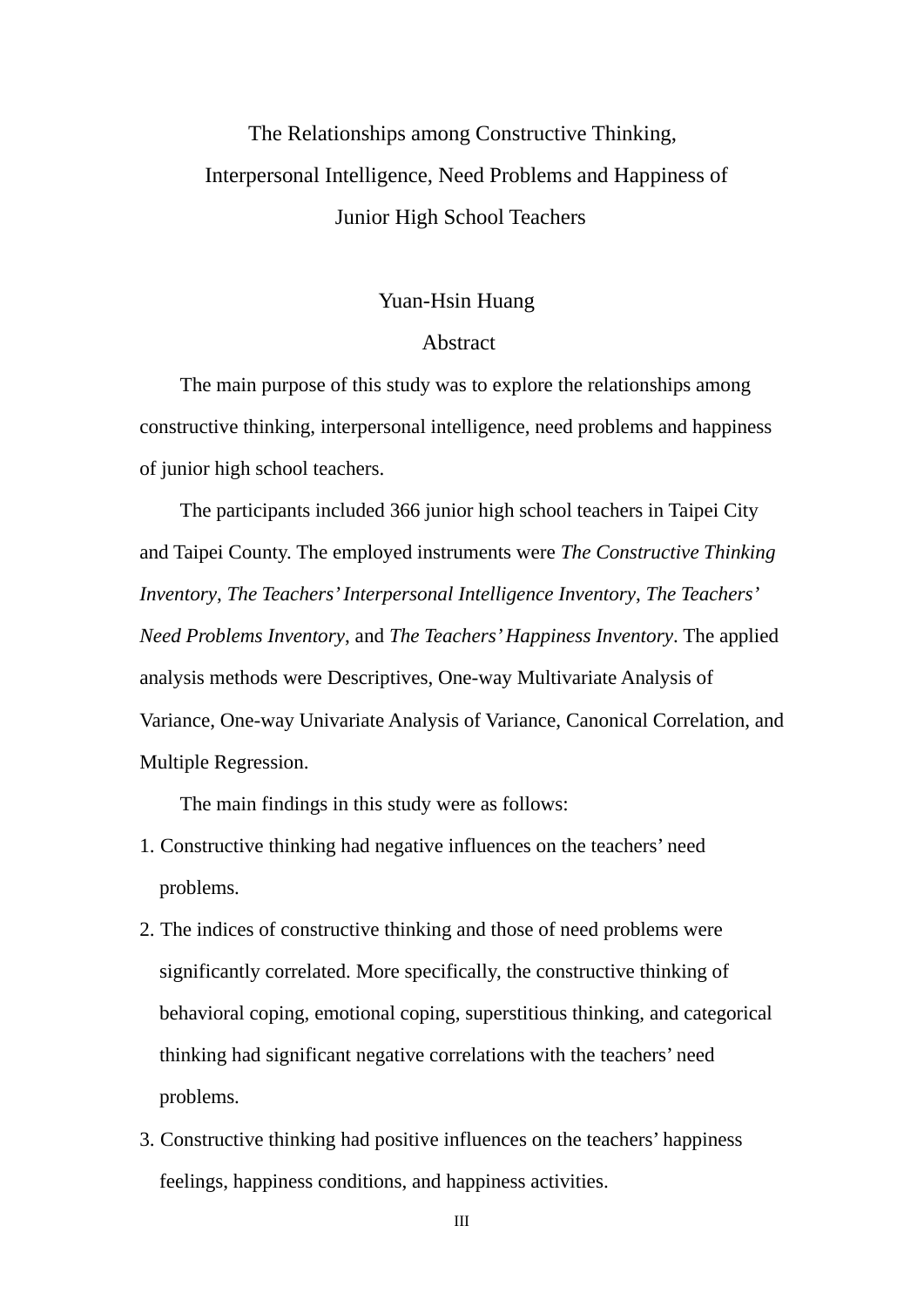- 4. The indices of constructive thinking and those of happiness were significantly correlated. More specifically, the constructive thinking of behavioral coping and emotional coping had significant positive correlations with the teachers' happiness feelings, that of categorical thinking and behavioral coping had significant positive correlations with the teachers' happiness conditions, and finally, that of categorical thinking and behavioral coping had significant positive correlations with the teachers' happiness activities.
- 5. Interpersonal intelligence had negative influences on the teachers' need problems.
- 6. The indices of interpersonal intelligence and those of need problems were significantly correlated. More specifically, the interpersonal intelligence of communicating and expressing as well as interpersonal awareness had significant negative correlations with the teachers' need problems of interpersonal and belongingness as well as abilities and confidence.
- 7. Interpersonal intelligence had positive influences on the teachers' happiness feelings, happiness conditions, and happiness activities.
- 8. The indices of interpersonal intelligence and those of happiness were significantly correlated. More specifically, the interpersonal intelligence of social flexibility as well as communicating and expressing had significant positive correlations with the teachers' happiness feelings; that of communicating and expressing, interpersonal awareness, and social flexibility had significant positive correlations with the teachers' happiness conditions; and finally, that of communicating and expressing as well as interpersonal awareness had significant positive correlations with the teachers' happiness activities.

IV